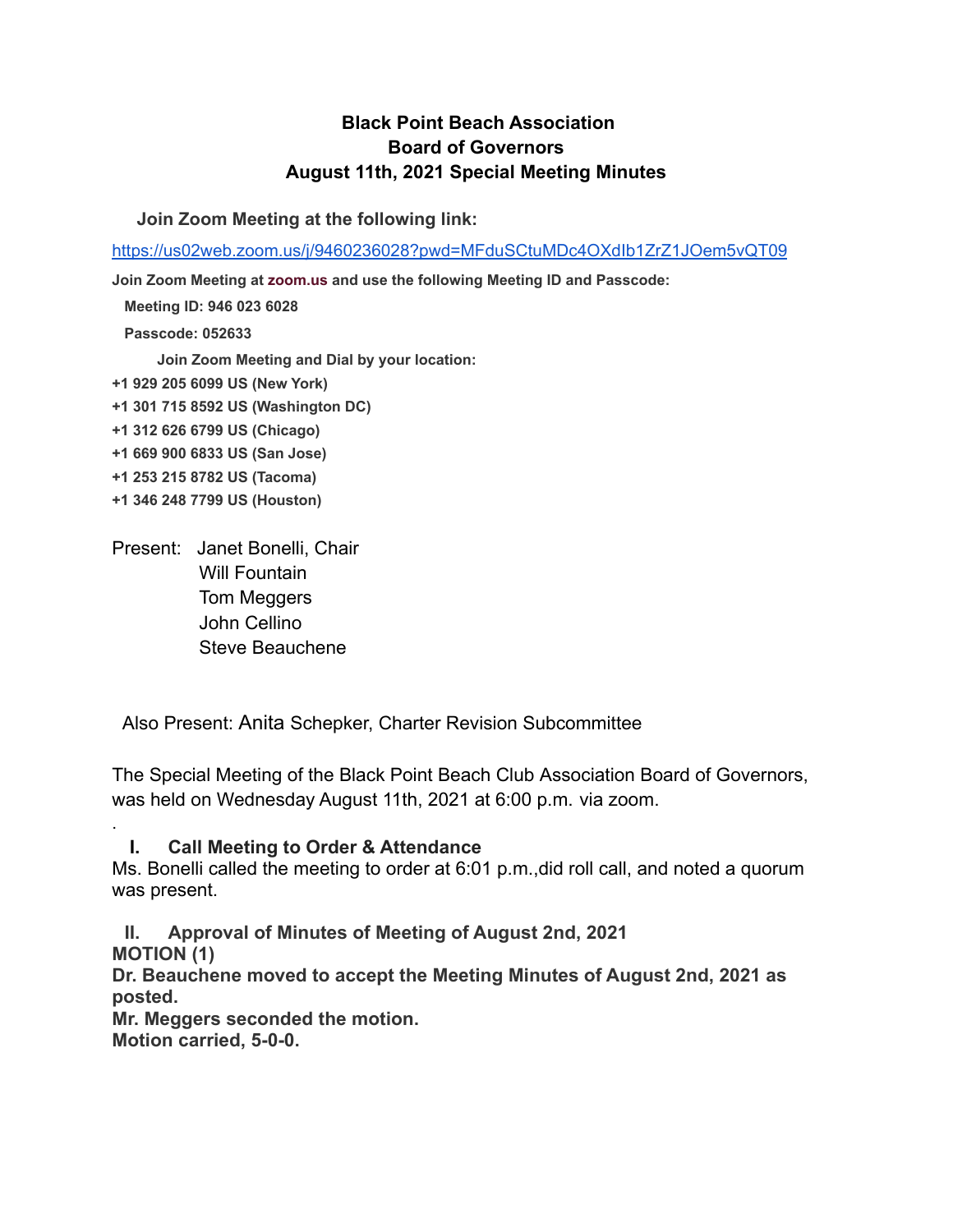Ms. Schepker of the Charter Revision Subcommittee did a brief review and noted some of the following:

- They've had three hearings now on this issue. When the Subcommittee was appointed back in February they were asked to specifically look at voting and the ability of trusts and other entities to be able to vote.
- They stuck to that scope.
- They had a hearing on April 6th followed by several meetings, and a second hearing on their draft report on July 17th, which they presented to the BOG on July 20th at their regular meeting.
- At that point the BOG gave them the recommendation to change one particular clause, which they have since removed.
- Overall they've had overwhelming support for the changes they're advocating; they're simple, and reflect what other beach associations are doing.
- She thinks it makes sense the Board suggested removing the clause regarding part time residents.
- After public comments the Board will need to accept their final report, vote to approve the revisions, vote to set a referendum date for the vote by the Membership, and determine the phrasing of the referendum question.

**III. Public Comment** (speakers will be limited to 3 minutes to provide comment) Ms. Bonelli called for Public Comments and there were none.

**IV. Consideration of Final Report submitted by the BP Charter Revision Committee** (Vote is necessary)

**MOTION (2) Dr. Beauchene moved to accept the Final Report submitted by the Charter Revision Committee. Mr. Fountain seconded the motion. Motion carried, 5-0-0.**

**Yay: Ms. Bonelli, Dr. Beauchene, Mr. Fountain, Mr. Meggers and Mr. Cellino.**

a. **Approval of the Proposed Charter Amendments** (Vote is necessary)

**MOTION (3)**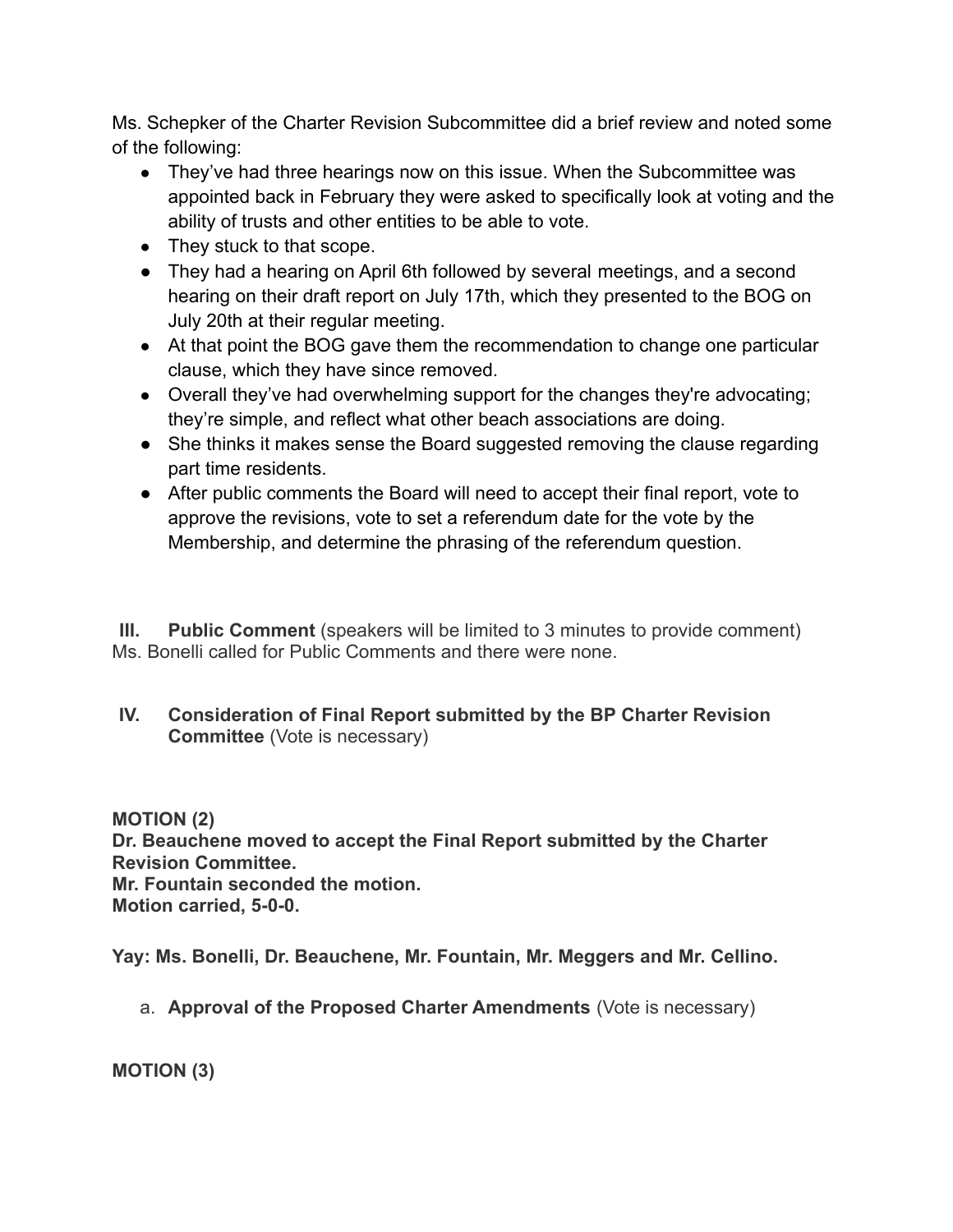**Dr. Beauchene moved to approve the Proposed Charter Amendments. Mr. Meggers seconded the motion. Motion carried, 5-0-0.**

**Yay: Ms. Bonelli, Dr. Beauchene, Mr. Fountain, Mr. Meggers and Mr. Cellino.**

b. **Submission of Proposed Charter Changes to the BP Electorate (i.e., referendum)** (Vote is necessary)

**MOTION (4) Dr. Beauchene moved to submit the posted Charter changes to the BP electorate and send it to referendum on August 28th, 2021. Mr. Fountain seconded the motion. Motion carried, 5-0-0.**

**Yay: Ms. Bonelli, Dr. Beauchene, Mr. Fountain, Mr. Meggers and Mr. Cellino.**

c. **Approval of the Referendum question** (vote is necessary)

**MOTION (5)**

**Dr. Beauchene moved to accept the following question and present it to the Membership for the referendum vote:**

*Should the Black Point Charter be amended to accomplish two things-*

- *1. A property held by an entity other than individuals such as an example of trust, or limited liability company, to have voting privileges as well as the privilege of representing that entity, to serve in an elected capacity.*
- *2. To restrict votes to one vote per property.*

**Mr. Meggers seconded the motion. Motion carried, 5-0-0.**

**Yay: Ms. Bonelli, Dr. Beauchene, Mr. Fountain, Mr. Meggers and Mr. Cellino.**